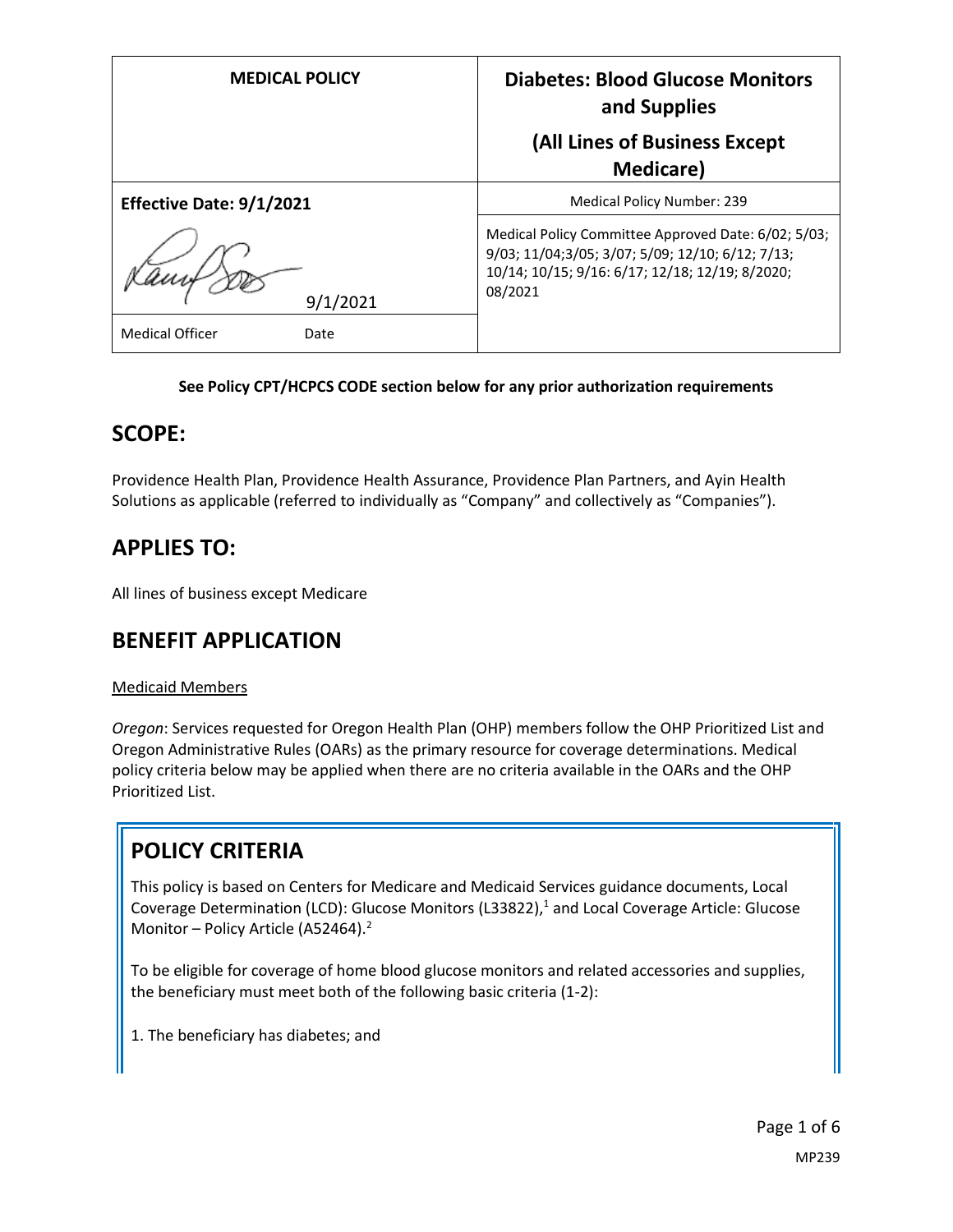### **(All Lines of Business Except Medicare)**

2. The beneficiary's treating practitioner has concluded that the beneficiary (or the beneficiary's caregiver) has sufficient training using the particular device prescribed as evidenced by providing a prescription for the appropriate supplies and frequency of blood glucose testing.

For all glucose monitors and related accessories and supplies, if the basic coverage criteria (1)-(2) are not met, the item(s) will be denied as not reasonable and necessary.

Home blood glucose monitors with special features (E2100, E2101) are covered when the basic coverage criteria (1)-(2) are met and the treating practitioner certifies that the beneficiary has a severe visual impairment (i.e., best corrected visual acuity of 20/200 or worse in both eyes) requiring use of this special monitoring system.

Code E2101 is also covered for those with impairment of manual dexterity when the basic coverage criteria (1)-(2) are met and the treating practitioner certifies that the beneficiary has an impairment of manual dexterity severe enough to require the use of this special monitoring system. Coverage of E2101 for beneficiaries with manual dexterity impairments is not dependent upon a visual impairment.

If a glucose monitor (code E2100 or E2101) is provided and basic coverage criteria (1)-(2) plus the additional criteria stated above are not met, it will be denied as not reasonable and necessary.

Lancets (A4259), glucose control solutions (A4256) and spring powered devices for lancets (A4258) are covered for beneficiaries for whom the glucose monitor is covered.

More than one spring powered device (A4258) per 6 months is not reasonable and necessary.

The medical necessity for a laser skin piercing device (E0620) and related lens shield cartridge (A4257) has not been established; therefore, claims for E0620 and/or A4257 will be denied as not reasonable and necessary.

The quantity of lancets (A4259) that are covered depends on the usual medical needs of the beneficiary and whether or not the beneficiary is being treated with insulin, regardless of their diagnostic classification as having Type 1 or Type 2 diabetes mellitus. Coverage of testing supplies is based on the following guidelines:

#### **Usual Utilization**

- For a beneficiary who is not currently being treated with insulin injections, up to 100 lancets every 3 months are covered if the basic coverage criteria (1)-(2) (above) are met.
- For a beneficiary who is currently being treated with insulin injections, up to 300 lancets every 3 months are covered if basic coverage criteria (1)-(2) (above) are met.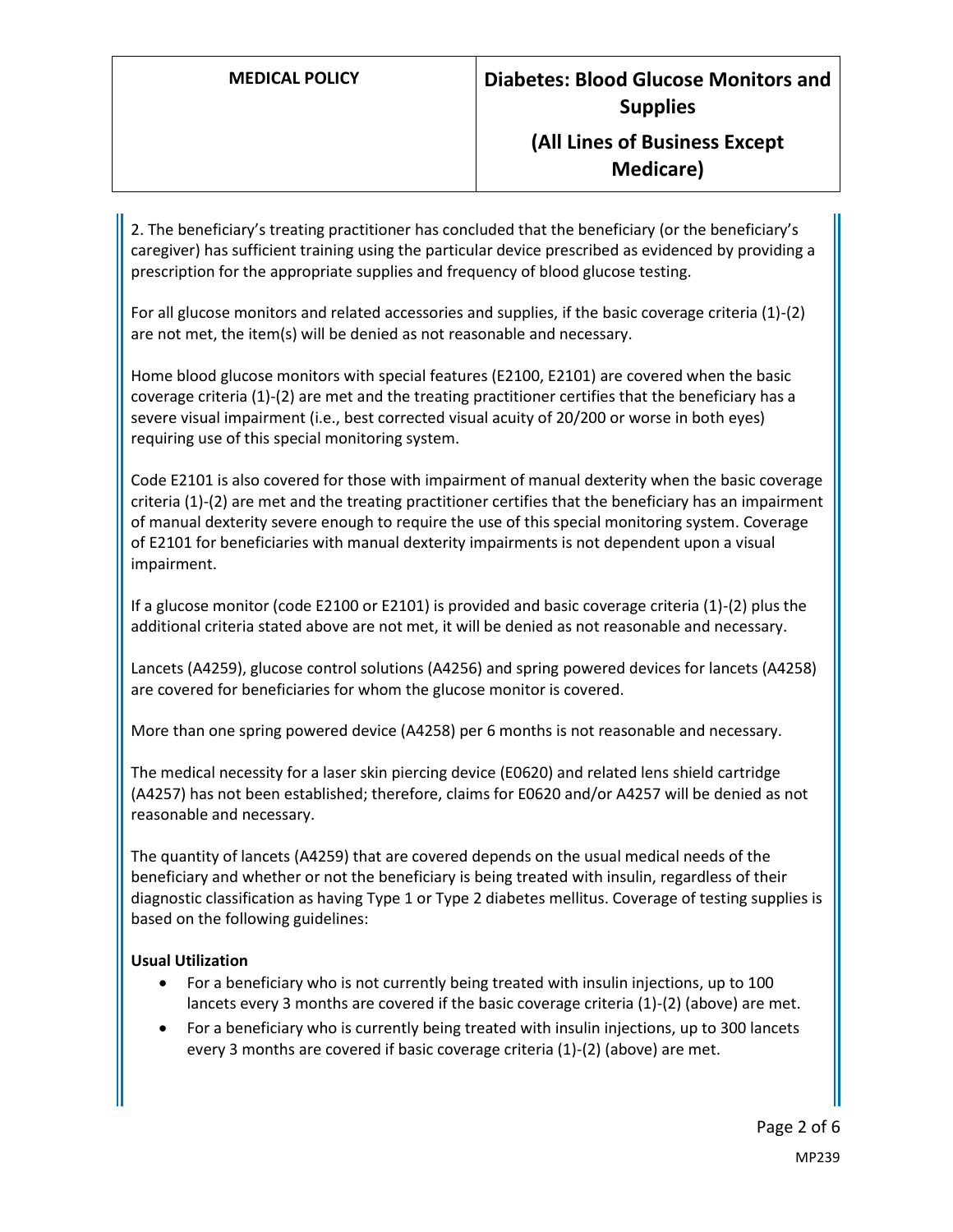### **(All Lines of Business Except Medicare)**

#### **High Utilization**

- For a beneficiary who is not currently being treated with insulin injections, more than 100 lancets every 3 months are covered if criteria (a)  $-$  (c) below are met.
- For a beneficiary who is currently being treated with insulin injections, more than 300 lancets every 3 months are covered if criteria  $(a) - (c)$  below are met.
	- a. Basic coverage criteria (1)-(2) listed above for all home glucose monitors and related accessories and supplies are met; and,
	- b. Within the six (6) months prior to ordering quantities of lancets that exceed the utilization guidelines, the treating practitioner has had an in-person visit with the beneficiary to evaluate their diabetes control and their need for the specific quantity of supplies that exceeds the usual utilization amounts described above; and,
	- c. Every six (6) months, for continued dispensing of quantities of testing supplies that exceed the usual utilization amounts, the treating practitioner must verify adherence to the high utilization testing regimen.

If neither basic coverage criterion (1) or (2) is met, all testing supplies will be denied as not reasonable and necessary. If quantities of lancets that exceed the utilization guidelines are provided and criteria (a) – (c) are not met, the amount in excess will be denied as not reasonable and necessary.

#### **Non-Medical Necessity Coverage and Payment Rules:**

Home blood glucose monitors are covered under the Durable Medical Equipment benefit [Social Security Act §1861(s) (6)]. In order for a beneficiary's DME to be eligible for reimbursement, the reasonable and necessary (R&N) requirements set out in the related Local Coverage Determination must be met. In addition, there are specific statutory payment policy requirements, discussed below, that also must be met.

Alcohol or peroxide (A4244, A4245), betadine or phisoHex (A4246, A4247) are noncovered since these items are not required for the proper functioning of the device.

Urine test reagent strips or tablets (code A4250) are noncovered since they are not used with a glucose monitor.

Reflectance colorimeter devices used for measuring blood glucose levels in clinical settings are not covered as durable medical equipment for use in the home because their need for frequent professional re-calibration makes them unsuitable for home use.

Glucose monitors that are not designed for use in the home must be coded A9270 and will be denied as statutorily noncovered (no benefit category).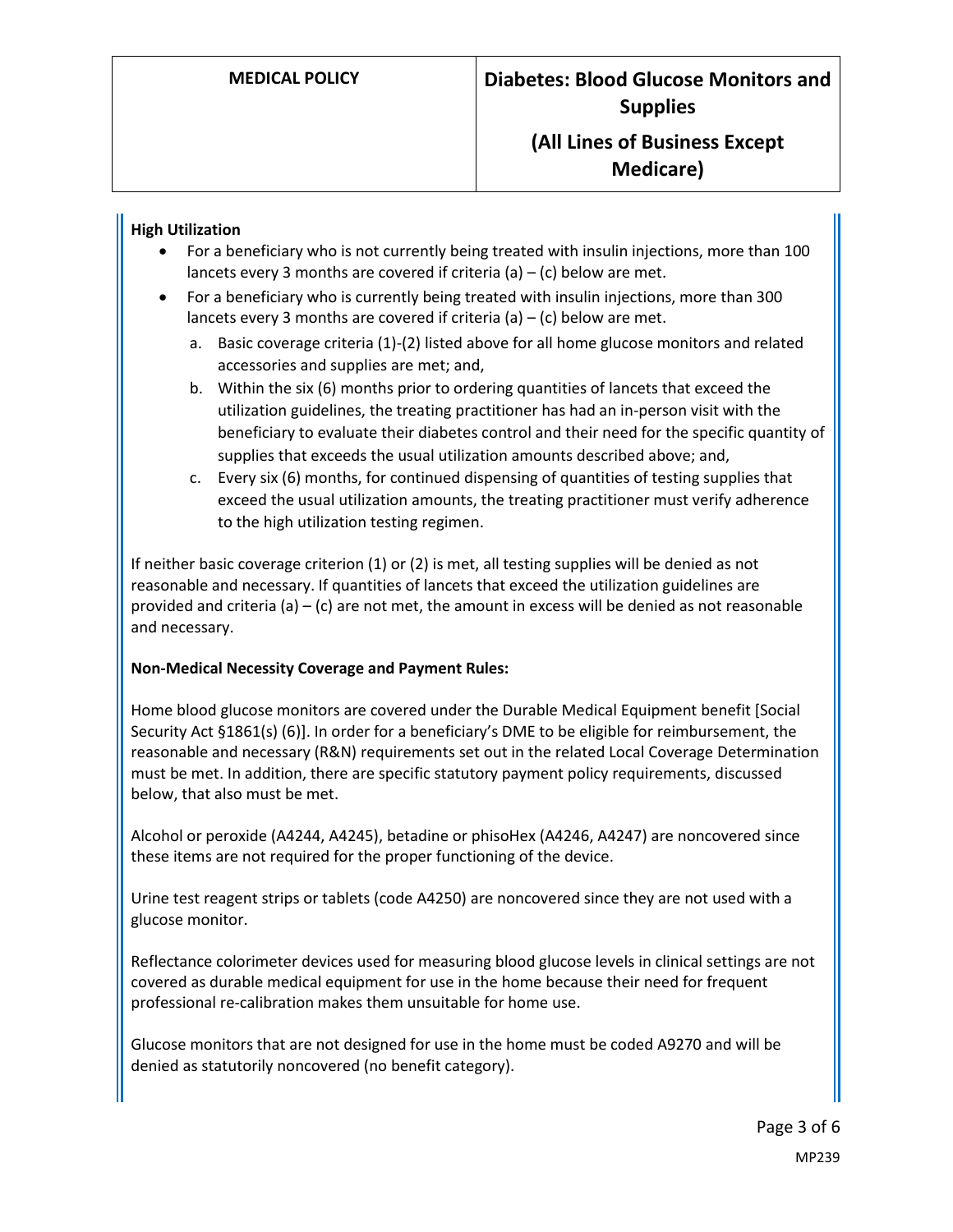**Medicare)**

Home blood glucose disposable monitor, including test strips (A9275) is noncovered because these monitors do not meet the definition of DME.

# **BILLING GUIDELINES**

For DMEPOS provided on a recurring basis, billing must be based on prospective, not retrospective use. For DMEPOS products (A4233-A4236, A4256, A4258 and A4259) that are supplied as refills to the original order, suppliers must contact the beneficiary prior to dispensing the refill and not automatically ship on a pre-determined basis, even if authorized by the beneficiary. This shall be done to ensure that the refilled item remains reasonable and necessary, existing supplies are approaching exhaustion, and to confirm any changes or modifications to the order. Contact with the beneficiary or designee regarding refills must take place no sooner than 14 calendar days prior to the delivery/shipping date. For delivery of refills, the supplier must deliver the DMEPOS product no sooner than 10 calendar days prior to the end of usage for the current product. This is regardless of which delivery method is utilized. (CMS Program Integrity Manual, Internet-Only Manual, CMS Pub. 100-08, Chapter 5, Section 5.2.6).

For all DMEPOS items that are provided on a recurring basis, suppliers are required to have contact with the beneficiary or caregiver/designee prior to dispensing a new supply of items. Suppliers must not deliver refills without a refill request from a beneficiary. Items delivered without a valid, documented refill request will be denied as not reasonable and necessary.

Suppliers must not dispense a quantity of supplies exceeding a beneficiary's expected utilization. Suppliers must stay attuned to changed or atypical utilization patterns on the part of their clients. Suppliers must verify with the ordering physicians that any changed or atypical utilization is warranted. Regardless of utilization, a supplier must not dispense more than a three (3)-month quantity at a time.

See Providence Health Plan Pharmacy Operational Policy: Miscellaneous Products, Blood Glucose Test Strips regarding glucose test or reagent strips.

# **CPT/HCPCS CODES**

| <b>All Lines of Business Except Medicare</b> |                                                            |
|----------------------------------------------|------------------------------------------------------------|
| No Prior Authorization Required              |                                                            |
| <b>Blood Glucose Monitors:</b>               |                                                            |
| E0607                                        | Home blood glucose monitor                                 |
| E2100                                        | Blood glucose monitor with integrated voice synthesizer    |
| E2101                                        | Blood glucose monitor with integrated lancing/blood sample |
| <b>Glucose Supplies</b>                      |                                                            |

Page 4 of 6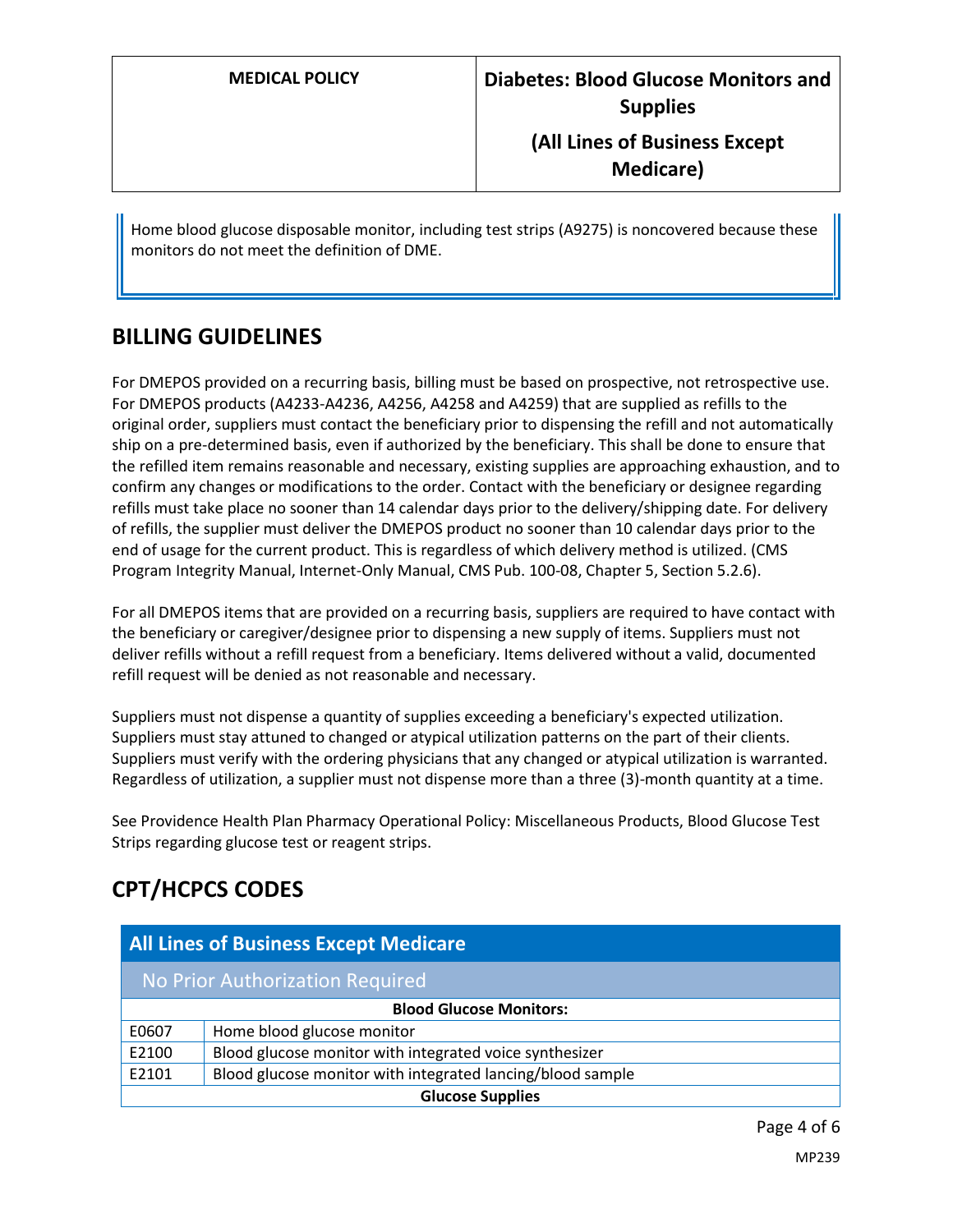# **(All Lines of Business Except Medicare)**

| A4206                   | Syringe with needle, sterile, 1 cc or less, each                                         |
|-------------------------|------------------------------------------------------------------------------------------|
| A4215                   | Needle, sterile, any size, each                                                          |
| A4233                   | Replacement battery, alkaline (other than j cell), for use with medically necessary home |
|                         | blood glucose monitor owned by patient, each                                             |
| A4234                   | Replacement battery, alkaline, j cell, for use with medically necessary home blood       |
|                         | glucose monitor owned by patient, each                                                   |
| A4235                   | Replacement battery, lithium, for use with medically necessary home blood glucose        |
|                         | monitor owned by patient, each                                                           |
| A4236                   | Replacement battery, silver oxide, for use with medically necessary home blood glucose   |
|                         | monitor owned by patient, each                                                           |
| A4255                   | Platforms for home blood glucose monitor, 50 per box                                     |
| A4258                   | Spring-powered device for lancet, each                                                   |
| A4259                   | Lancets, per box of 100                                                                  |
| S8490                   | Insulin syringes (100 syringes, any size)                                                |
| <b>Not Covered</b>      |                                                                                          |
| <b>Glucose Supplies</b> |                                                                                          |
| A4244                   | Alcohol or peroxide, per pint                                                            |
| A4245                   | Alcohol wipes, per box                                                                   |
| A4246                   | Betadine or phisohex solution, per pint                                                  |
| A4247                   | Betadine or iodine swabs/wipes, per box                                                  |
| A4250                   | Urine test or reagent strips or tablets (100 tablets or strips)                          |
| A4257                   | Replacement lens shield cartridge for use with laser skin piercing device, each          |
| A9270                   | Non-covered item or service                                                              |
| A9275                   | Home glucose disposable monitor, includes test strips                                    |
| E0620                   | Skin piercing device for collection of capillary blood, laser, each                      |

# **DESCRIPTION**

Home glucose monitors enable certain patients to better control their blood glucose levels by frequently checking and appropriately contacting their attending physician for advice and treatment.

# **INSTRUCTIONS FOR USE**

Company Medical Policies serve as guidance for the administration of plan benefits. Medical policies do not constitute medical advice nor a guarantee of coverage. Company Medical Policies are reviewed annually and are based upon published, peer-reviewed scientific evidence and evidence-based clinical practice guidelines that are available as of the last policy update. The Companies reserve the right to determine the application of Medical Policies and make revisions to Medical Policies at any time. Providers will be given at least 60-days notice of policy changes that are restrictive in nature.